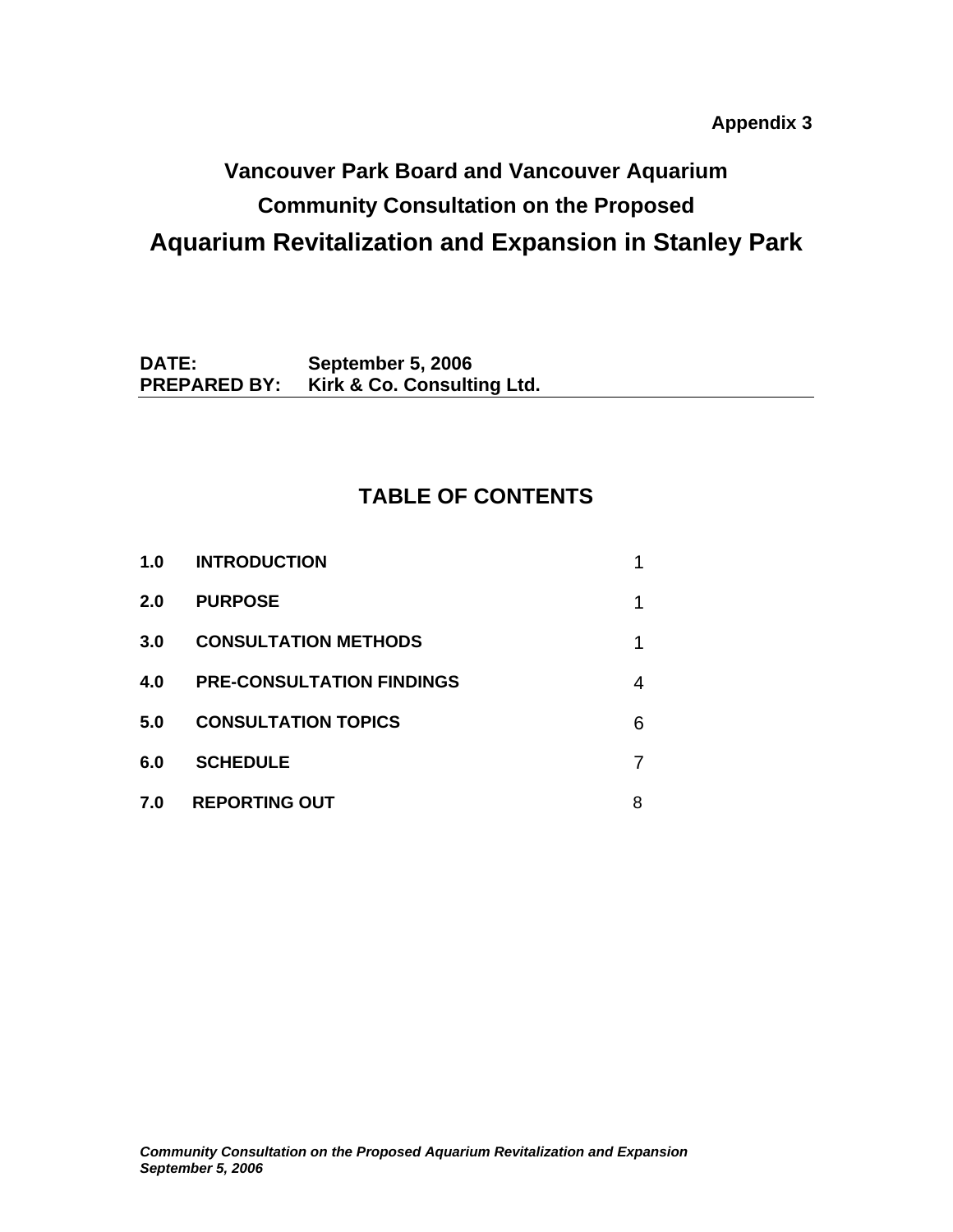## **1.0 INTRODUCTION**

The Vancouver Aquarium is proposing a revitalization and expansion of the Aquarium. The Vancouver Park Board has directed that a public consultation process be conducted about this proposal under the co-management of the Vancouver Park Board and the Vancouver Aquarium. A Consultation Steering Committee of Vancouver Park Board and Vancouver Aquarium staff, and Kirk & Co. Consulting Ltd. (the firm contracted to design and implement the consultation) will manage the consultation process. The following describes this public consultation process.

## **2.0 PURPOSE OF THE PUBLIC CONSULTATION**

The purpose of the public consultation program is to:

- a. **Inform the community and stakeholders** about the options available to revitalize and expand the Vancouver Aquarium and inform Vancouver residents of opportunities to participate in the consultation process.
- b. **Gather input and feedback** regarding the options for revitalization and expansion of the Vancouver Aquarium through a consultation that is thorough and open to all Vancouver residents.
- c. **Summarize community and stakeholder input** regarding the options for revitalization and expansion of the Vancouver Aquarium.
- d. **Consideration of input** by the Vancouver Park Board and the Vancouver Aquarium regarding revitalization and expansion options for the Vancouver Aquarium.

Note: **public input is considered** along with technical and financial inputs when the Vancouver Aquarium makes its final decision about the revitalization program.

## **3.0 CONSULATION METHODS**

The consultation program will consist of a variety of consultation methods. These methods are described in detail below:

#### a) **Pre-consultation**

 $\overline{a}$ 

- An independent polling firm will conduct 3 focus groups to test consultation materials to ensure they are clear and effective.
- Interviews will be held with Stakeholder Groups to gather feedback on the consultation process.

## b) **Discussion Guide<sup>1</sup> and Feedback Form**

A *Discussion Guide* will provide key information about the Aquarium, background on the project and impacts on the Park, and the consultation

 $1$  The Discussion Guide will be a short booklet that provides details of the proposed revitalization and expansion and identifies impacts and benefits of the project.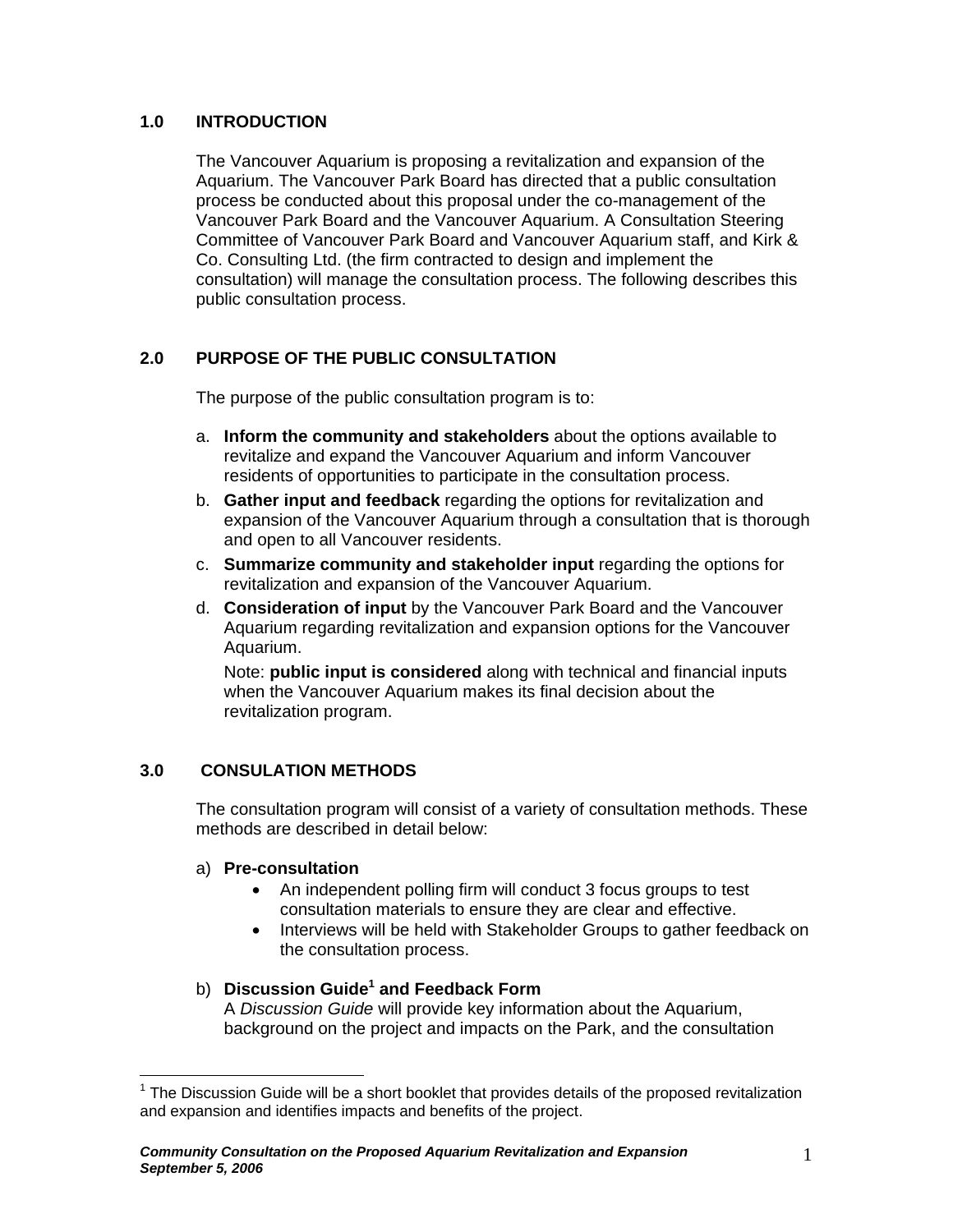topics. A Feedback Form will be provided to gather public input on each consultation topic and encourage public comment.

#### c) **Display Boards**

Display boards will reflect the content of the Discussion Guide.

#### d) **Scale Model**

A model of the proposed revitalization and expansion will be developed for use at the open houses.

#### e) **PowerPoint**

A PowerPoint presentation will be used in the small group stakeholder meetings.

#### f) **Newspaper Insert** (September 22)

A newspaper insert will be circulated through *The Vancouver Sun.* The insert will present a summary of the information in the Discussion Guide, have a feedback component and provide information on opportunities to participate in the consultation.

#### g) **Website** (September 18)

A separate web page www.aquariumconsultation.ca will contain all of the information relevant to the consultation and have a web-based, interactive feedback form. The project will consider web-based feedback from GVRD residents.

#### h) **Public Notification**

The following methods will be used to ensure that Vancouver residents are aware of the consultation and their opportunity to participate in open houses or through the web, e-mail, and fax:

- i. The newspaper insert discussed above will include information about the consultation process and the venues for open houses.
- *ii.* Advertising will be placed in *The Vancouver Sun*, *The Courier, Ming Pao, and Indo-Canadian Times.*
- iii. E-mails will be sent from the relevant Park Board e-mail lists, the Aquarium e-mail list and organizations will be asked to e-mail their memberships.
- iv. Telephone calls and e-mails will be used to encourage stakeholders to participate in the stakeholder meetings and they will be asked to notify their contacts about the opportunity to participate in the consultation.
- v. Notices for posting will be provided to community centers.
- vi. Signs will be placed in Park information facilities and the City of Vancouver website and newsletters.
- vii. Signs will be placed within the Aquarium and on the project site.
- viii. The Discussion Guide will identify opportunities for participation.
- i) **7 Stakeholder Meetings** (Weeks of September 18 and September 25) The Park Board/Aquarium consultation will include a minimum of seven stakeholder meetings. Although each meeting will be focused on communities of interest, many stakeholder groups will be invited to attend. For instance, we might have a business community meeting and invite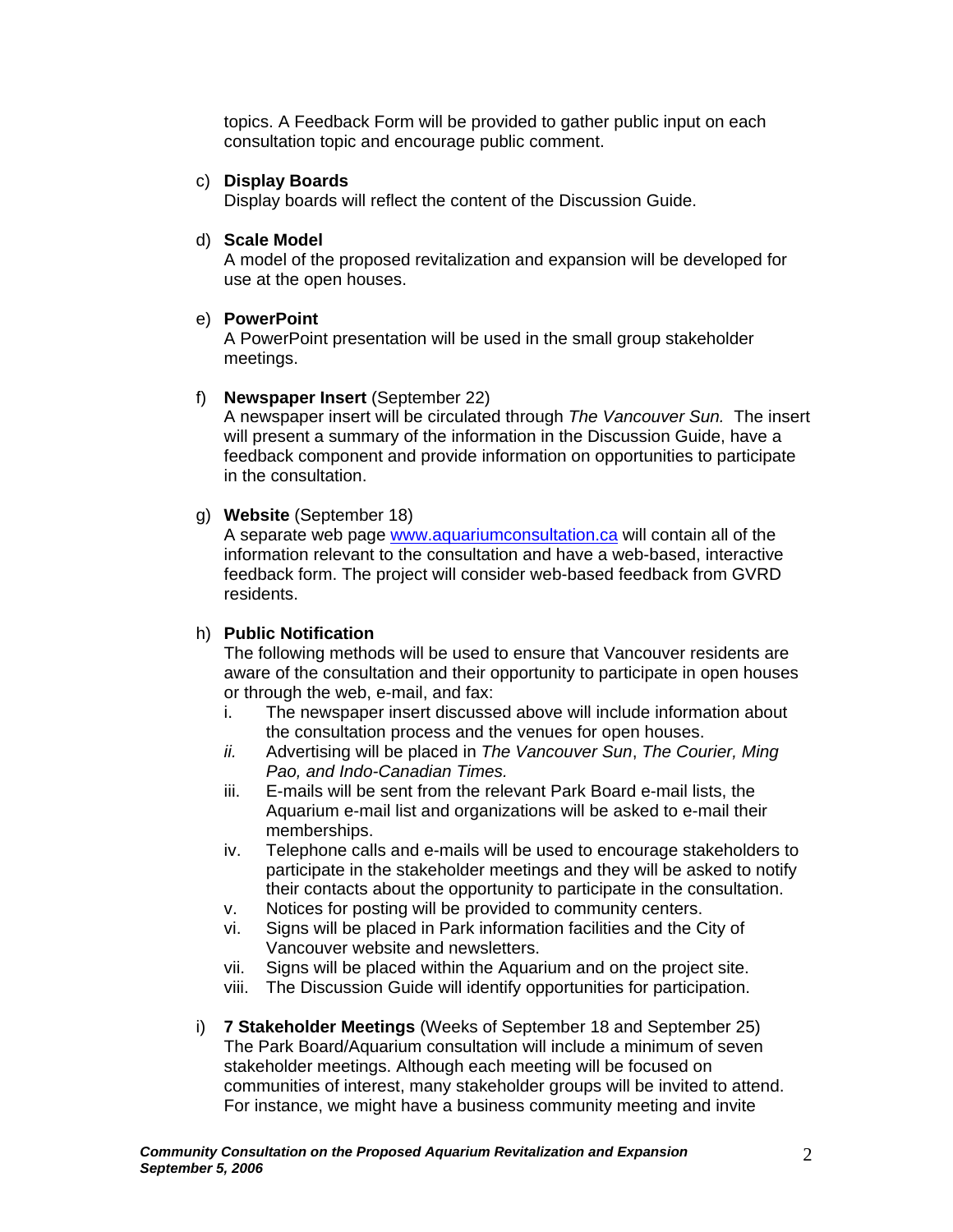organizations with tourism interests, the Vancouver Board of Trade, and other businesses interested in the Aquarium. This will ensure a broad range of stakeholders are invited.

- j) **5 Consultation Focus Groups** (Week of September 25) In response to the Park Board Planning Committee, the Park Board/Aquarium consultation will include a series of Focus Group Meetings. Those attending these meetings will be randomly selected from residents of Vancouver. Selection criteria will be established to ensure that the focus groups reflect the diversity of city residents.
- k) **Public Attitude Survey** (Week of October 2) A public attitude survey will be conducted near the end of the consultation and will include a sampling of regional as well as Vancouver residents.
- l) **Three Open Houses** (September 28 & 30, October 3) Open houses will be held in community centers in the West End, Vancouver's east side, and Vancouver's west side.
- m) **One-on-One Interviews** (Week of September 22 Week of October 2) A series of one-on-one interviews will be conducted in approximately ten public locations, resulting in several hundred interviews. These interviews will be conducted in September and October.

## n) **Feedback**

Feedback will be gathered using the following methods:

- i. Discussion Guide Feedback Form the Discussion Guide will include a feedback form that individuals can fill out at consultation events or return by mail or fax. This will include quantitative and qualitative questions.
- ii. E-mail individuals can send e-mails that respond to the consultation topics.
- iii. Phone individuals can call to provide input.
- iv. The newspaper insert will include a feedback form that can be mailed or faxed back.
- v. The website will have an interactive feedback form.
- vi. The one-on-one interviews will include a feedback mechanism.
- vii. Notes will be taken at stakeholder meetings and focus groups.
- viii. Written submissions may be provided to the consultation.
- ix. A public attitude survey will be conducted near the end of the consultation and will include a sampling of regional as well as Vancouver residents.

## o) **Consultation Summary Report**

Feedback will be summarized by Kirk & Co. Consulting Ltd. in a Consultation Summary Report and provided to the Vancouver Park Board and the Vancouver Aquarium for their consideration.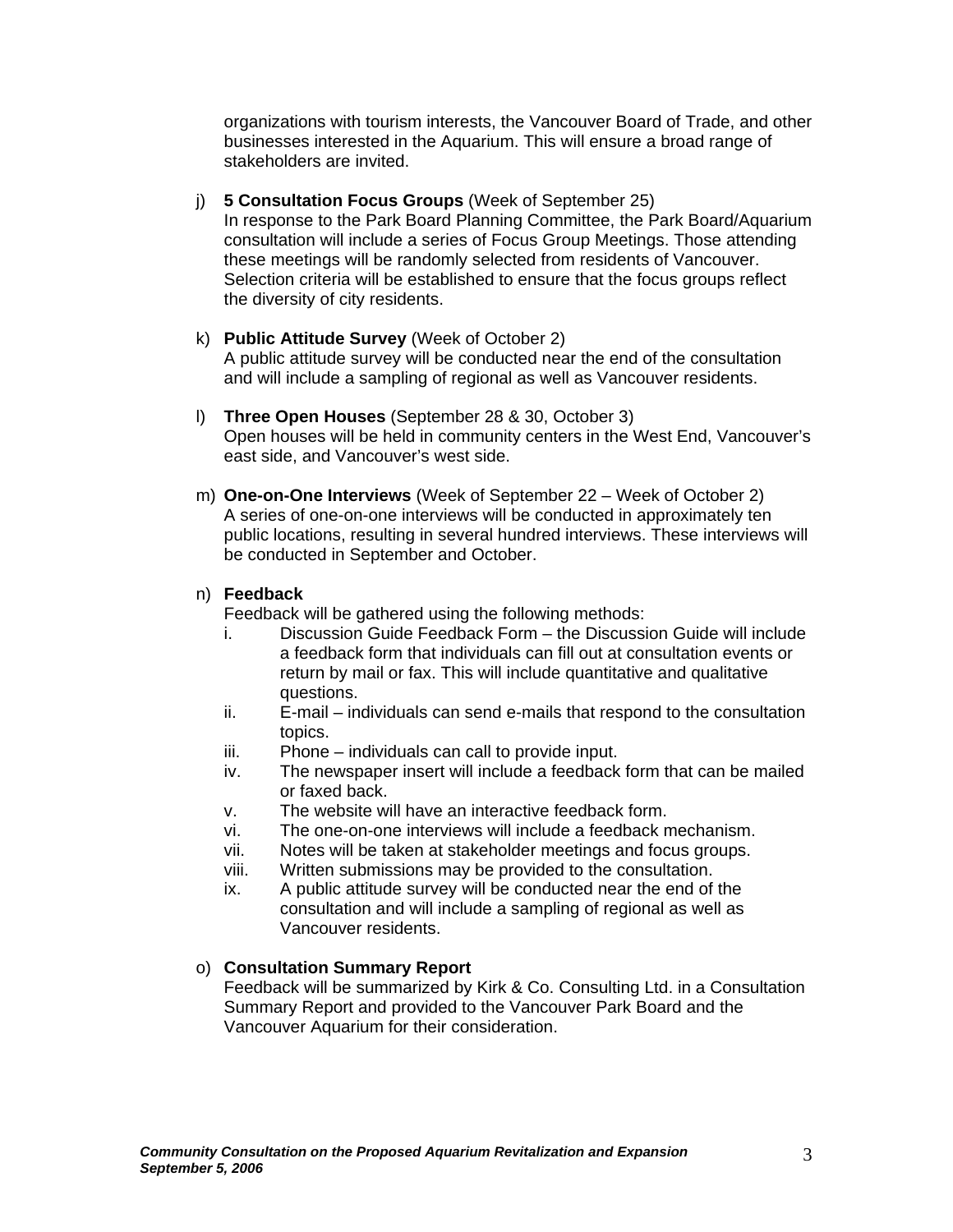## **4.0 Pre-Consultation Update & Findings**

## *Pre-Consultation Interviews (July – August)*

At the June 20<sup>th</sup> Vancouver Parks & Recreation Planning Meeting, the Park Board suggested that the consultation plan be circulated to a selection of stakeholders in advance of the consultation period in order to obtain feedback on the consultation process. The purpose of these meetings was also to obtain public input on the overall consultation. A total of eight interviews were conducted in July and August.

Overall, stakeholders found the consultation process to be very thorough and clear. Stakeholders responded well to the broad range of methods being used to obtain public feedback. Respondents also felt positively about the variety of community members that will have an opportunity to participate (ie. general public as well as community organizations through small group stakeholder meetings).

Other stakeholder feedback emphasized:

- $\overline{\phantom{a}}$  The importance of being able to differentiate Vancouver from GVRD resident input.
	- o Action: Respondents will be required to identify their location of residence.
- $\overline{\phantom{a}}$  The ability to verify respondents' location of residence and Vancouver residents' responses should be weighted more heavily than GVRD responses.
	- o Action: A third party research company, Synovate, will verify respondent's location of residence.
- $\overline{\phantom{a}}$  The need to provide equal opportunity for public comment (whether opposed or in support of the proposal). Concern was raised with regard to the average person not being heard if well-organized groups dominate the spotlight at public events.
	- $\circ$  Action: A wide variety of consultation methods will be utilized to maximize the open public feedback process.

In terms of how to make the process more complete, the majority of stakeholders felt the process is complete the way it is. However, a couple of stakeholders emphasized the importance of making the selection criteria and list of participants for the focus groups and small group stakeholder meetings more transparent. Lastly, a few stakeholders commented on the need to clarify the timeline and steps taken after a final Park Board decision is made. Action:

- $\geq$  The focus groups will be selected randomly to reflect the population of Vancouver including gender, age, ethnicity, and area of residence.
- <sup>¾</sup> Stakeholder groups have been identified from lists provided by the Vancouver Park Board and the Vancouver Aquarium, and the City of Vancouver website.
- $\geq$  Next steps following the Park Board decision are now identified in the Discussion Guide.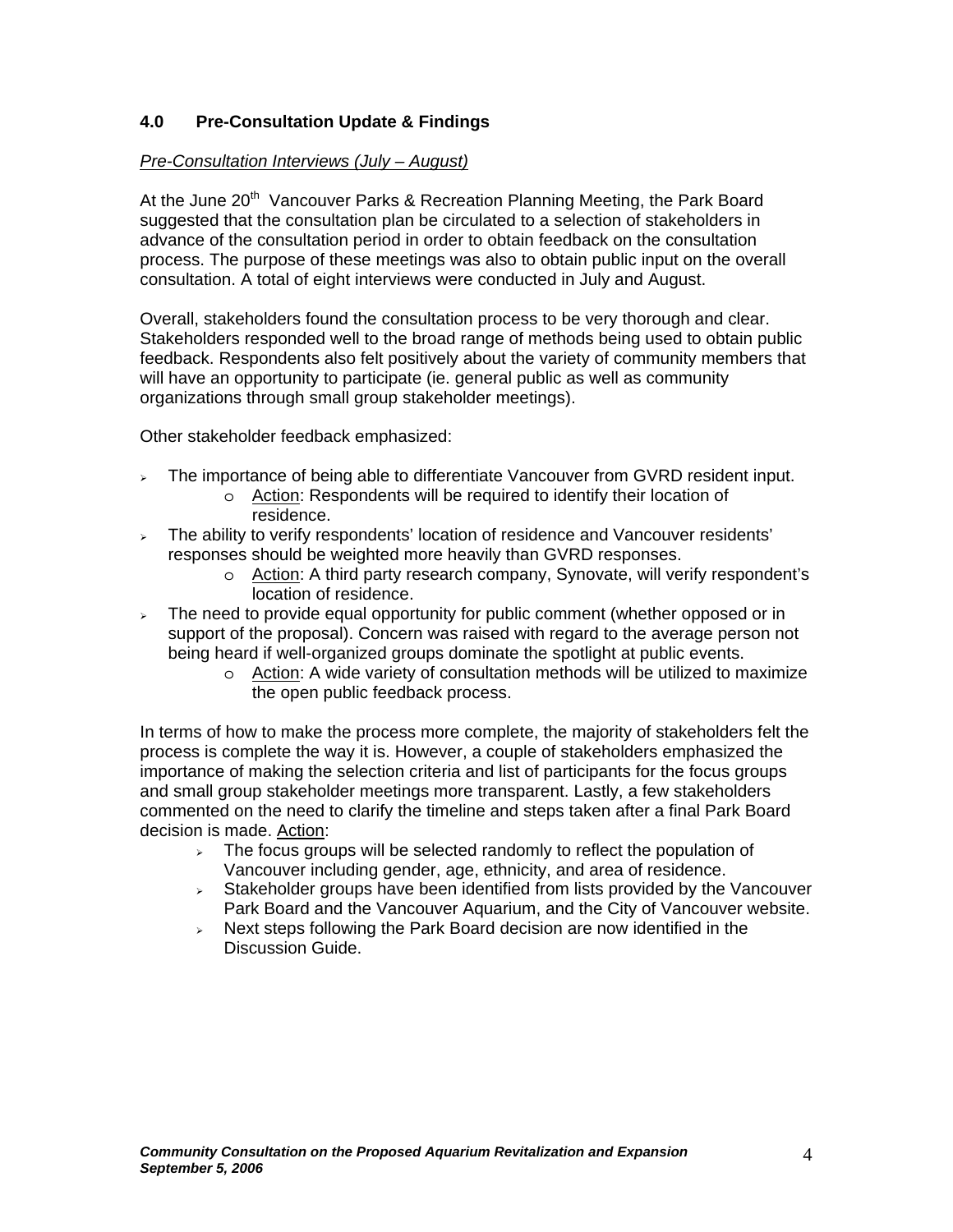## *Focus Group Testing of Discussion Guide (August 9 & 10)*

Synovate, a third party market research firm, was commissioned to help evaluate the first draft of the Discussion Guide and Feedback Form questionnaire through the use of general public input using a focus group methodology. In total, three groups of the general public were recruited and asked to comment on the Guide content and layout and on the Feedback Form questionnaire.

Summary of Key Findings are as follows:

- 1) There needs to be much more attention paid to the needs of the marine wildlife in the document (for example, a separate section devoted to the specific changes to the marine life facilities).
	- a. Action: Revised Discussion Guide includes a section on the rationale for the revitalization and expansion, including addressing the needs of all animals at the Aquarium.
- 2) Given the amount of visual information in the document a larger format might help aid readability and comprehension.
	- a. Action: Enlarged Discussion Guide format size (moved from 8.5 x 11 for  $10 \times 12$ ).
- 3) Maps need to have legends and keys to aid understanding of where each of the elements being proposed is located, including the trees proposed for removal. a. Action: Maps now include legends.
- 4) A complete list of proposal elements should be placed on the page opposite to the map identifying the location of the elements.
	- a. Action: Change reflected in revised Discussion Guide.
- 5) The feedback form "feels" right. Though some wonder why certain topics aren't measured. Ensure Guide content matches that of feedback form.
	- a. Action: Change reflected in revised Discussion Guide.
- 6) The question asking public for their level of overall support of the proposal, did not always appear to be balanced – there are more positive examples than negative ones.
	- a. Action: Question revised to reflect revised Discussion Guide.
- 7) Confusion about why the by-law section is included in the document. On one hand, the bylaws (Section 6) seem to appear out of place – it's an item for a separate discussion or debate. Yet, at the same time there is acknowledgement that it is an issue that is intrinsic to the nature of all Aquariums.
	- a. Action: An explanation has been added to revised Discussion Guide.
- 8) Strive for a greater degree of consistency of headings, bylines and greater clarity in what the public is being asked to choose between.
	- a. Action: Reflected in revised Discussion Guide.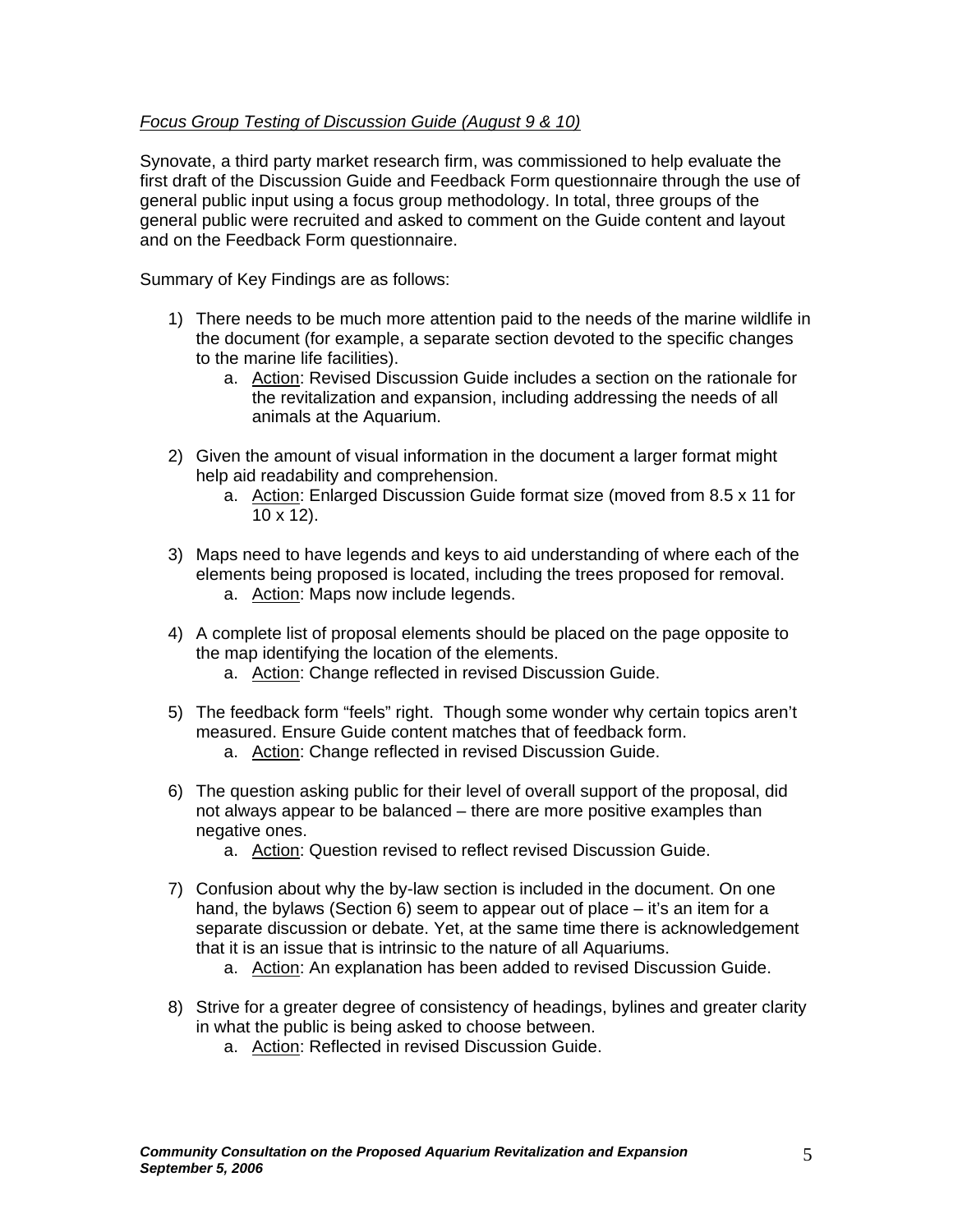- 9) The cover picture should have a more overt association with the Vancouver Aquarium.
	- a. Action: Revised Discussion Guide features a photo of the current plaza area in front of the Aquarium entrance, including the Bill Reid sculpture.

## **5.0 CONSULTATION TOPICS**

The following are the proposed consultation topics which the Vancouver Park Board and the Vancouver Aquarium have jointly developed. Background and more detailed information about the topics will be provided in the Discussion Guide.

Most questions in the feedback form will include an agreement scale or, in the case where there is a clear choice, participants will be asked for their preference.

The following agreement scale will be used:

- 1. Strongly agree
- 2. Agree somewhat
- 3. Neither agree nor disagree
- 4. Disagree somewhat
- 5. Strongly disagree

#### **Consultation Topics:**

#### **Impacts on Stanley Park of the Revitalization and Expansion**

- 1. Amount of land required for expansion
- 2. Greenspace
- 3. Trees
- 4. Public open spaces

#### **Vancouver Aquarium Design Options for the Revitalization and Expansion**

- 5. Aquarium building entrance
- 6. Free Public Viewing of Aquarium Animals
- 7. Salmon Hatchery
- 8. Viewing above water (outdoors / within Aquarium footprint)
- 9. Viewing below water (indoors / within Aquarium footprint)
- 10. Food services in the Aquarium
- 11. Children's space in the Aquarium

## **12. Level of Support for the Revitalization and Expansion**

#### **13. Stanley Park By-law: Rules Governing Whales and Dolphins (cetaceans) in Captivity**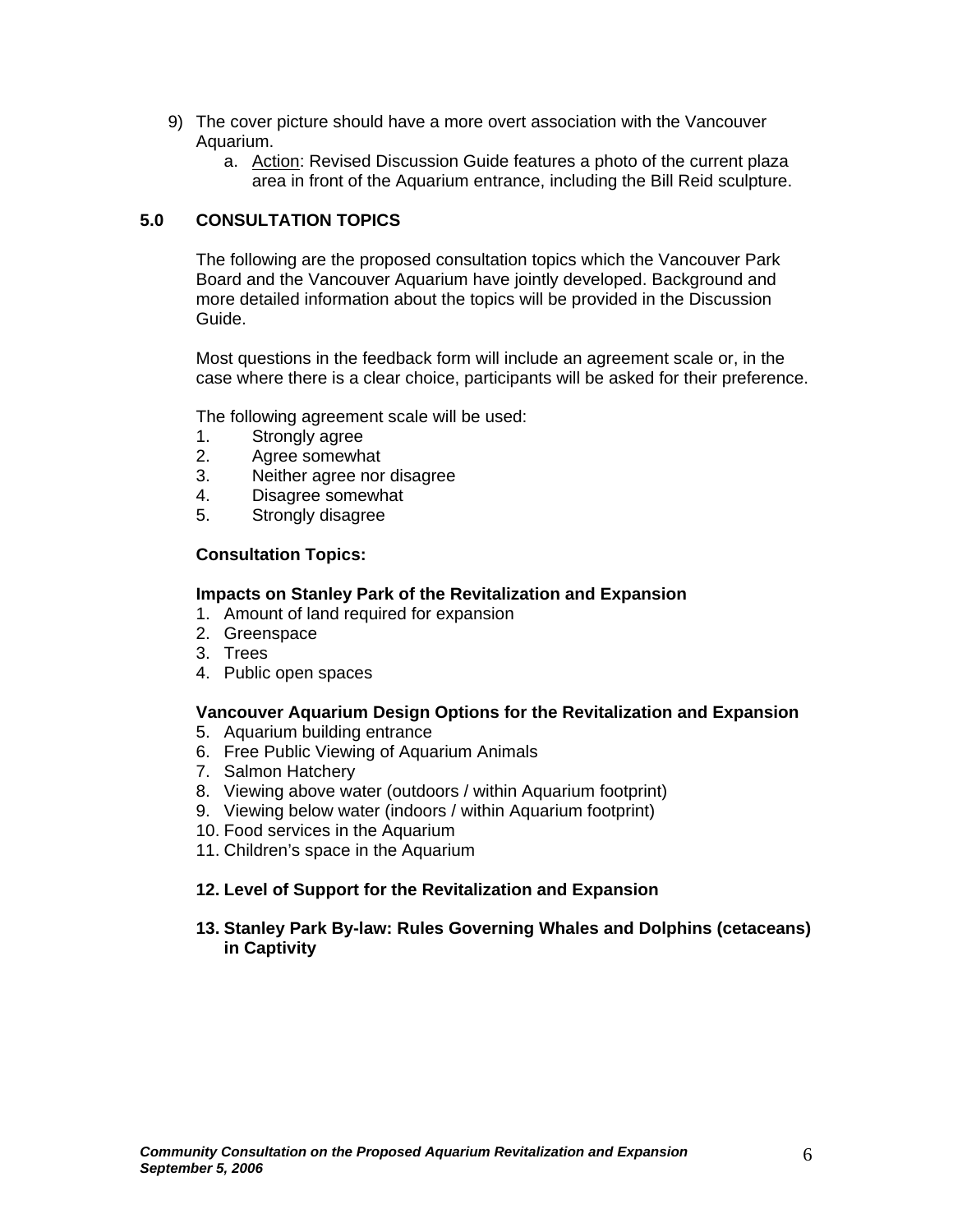## **6.0 SCHEDULE**

## **JULY - AUGUST**

#### **Pre-Consultation Process**

#### **Stakeholder Interviews**

We contacted eight key stakeholder groups, provided them with the consultation plan and discussed with them any adjustments they would like to see made to the plan.

#### **Focus Groups** (Aug 9 & 10)

 An independent polling firm conducted three focus groups in advance of the consultation, to test consultation materials to ensure they are clear and effective.

#### **Preparation of Consultation Materials:**

- <sup>¾</sup> Discussion Guide & Feedback Form
- <sup>¾</sup> Newspaper Insert
- <sup>¾</sup> Newspaper Ads
- Display Boards
- <sup>¾</sup> Website
- <sup>¾</sup> Scale Model

## **SEPTEMBER**

#### **Implementation of the Consultation Program**

Full Implementation of the Consultation Program will begin the week of September 18, 2006 – subject to Park Board approval.

#### September 18

Launch consultation website

#### September 16

Advertisements about opportunities to participate will run in local papers and will be posted in community centres and other locations.

#### September 22

Newspaper insert placed in *The Vancouver Sun*

#### September 18 – October 6

Conduct open houses and stakeholder meetings Conduct consultation focus group meetings Conduct one-on-one interviews Conduct a public attitude survey